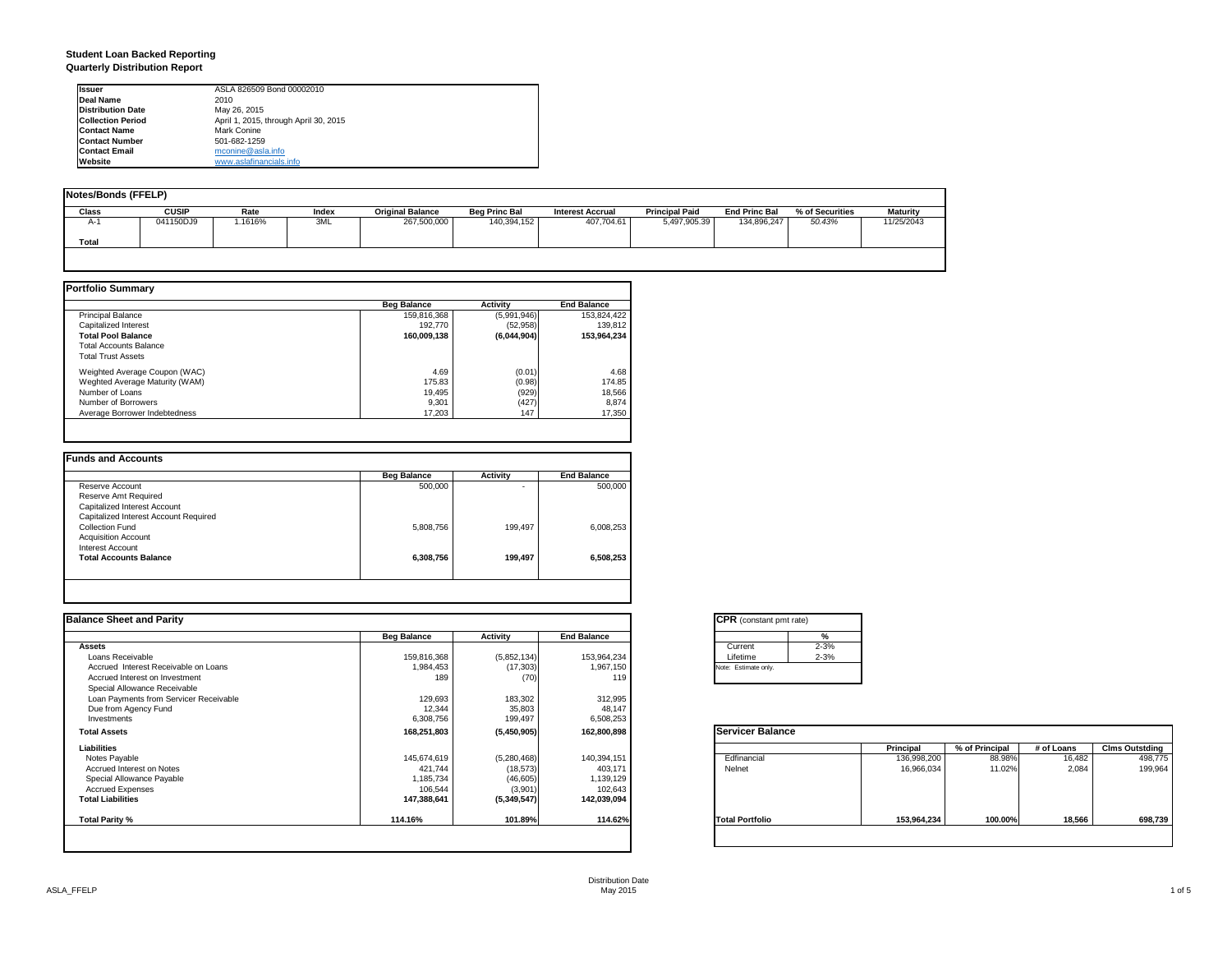#### **Student Loan Backed Reporting Quarterly Distribution Report**

|                         | # of Loans |        | Principal   |             | % of Principal |        | <b>WAC</b> |        | <b>WARM</b> |        |
|-------------------------|------------|--------|-------------|-------------|----------------|--------|------------|--------|-------------|--------|
|                         | Beginning  | Ending | Beginning   | Ending      | Beginning      | Ending | Beginning  | Ending | Beginning   | Ending |
| In School               | 49         | 44     | 114,391     | 105,616     | 0.07%          | 0.07%  | 4.33       | 3.91   | 117.43      | 117.17 |
| Grace                   | 12         |        | 25,672      | 26,822      | 0.02%          | 0.02%  | 4.07       | 6.13   | 119.80      | 114.85 |
| Repayment               |            |        |             |             |                | 0.00%  |            |        |             |        |
| Current                 | 12,904     | 12,583 | 115,834,184 | 111,728,606 | 72.48%         | 72.57% | 4.65       | 4.66   | 180.66      | 179.33 |
| 31-60 Days Delinquent   | 629        | 461    | 4,253,116   | 4,074,619   | 2.66%          | 2.65%  | 4.66       | 4.70   | 171.02      | 166.84 |
| 61-90 Days Delinquent   | 370        | 300    | 3,036,511   | 2,061,870   | 1.90%          | 1.34%  | 4.87       | 4.64   | 175.08      | 155.97 |
| 91-120 Days Delingent   | 276        | 286    | 1,975,067   | 2,046,363   | 1.24%          | 1.33%  | 4.88       | 4.50   | 167.12      | 163.65 |
| 121-180 Days Delinquent | 373        | 376    | 2,566,774   | 2,593,042   | 1.61%          | 1.68%  | 4.90       | 4.83   | 162.98      | 171.91 |
| 181-270 Days Delinquent | 405        | 298    | 2,626,063   | 1,946,727   | 1.64%          | 1.26%  | 4.58       | 5.12   | 145.84      | 161.93 |
| 271+ Days Delinquent    | 183        | 158    | 1,194,456   | 1,052,434   | 0.75%          | 0.68%  | 4.36       | 4.30   | 140.10      | 136.81 |
| <b>Total Repayment</b>  | 15,140     | 14,462 | 131,486,172 | 125,503,660 | 82.27%         | 81.51% | 4.66       | 4.67   | 178.83      | 177.67 |
| Forbearance             | 1,895      | 1,769  | 13,472,009  | 13,996,827  | 8.43%          | 9.09%  | 4.91       | 4.76   | 163.99      | 166.87 |
| Deferment               | 2,255      | 2,162  | 13,866,792  | 13,632,570  | 8.68%          | 8.85%  | 4.74       | 4.82   | 162.17      | 158.58 |
| Claims in Progress      | 143        | 113    | 847,826     | 671,140     | 0.53%          | 0.44%  | 4.89       | 3.83   | 130.20      | 131.31 |
| <b>Claims Denied</b>    |            |        | 3,506       | 27,599      | 0.00%          | 0.02%  | 2.33       | 8.00   | 76.00       | 143.00 |
| <b>Total Portfolio</b>  | 19,495     | 18,566 | 159,816,368 | 153,964,234 | 100%           | 100%   | 4.69       | 4.68   | 175.83      | 174.85 |

|                                     | # of Loans |        | <b>Principal</b> |             | % of Principal |         | <b>WAC</b>       |        | <b>WARM</b> |        |
|-------------------------------------|------------|--------|------------------|-------------|----------------|---------|------------------|--------|-------------|--------|
|                                     | Beainnina  | Endina | <b>Beainnina</b> | Endina      | Beginning      | Endina  | <b>Beginning</b> | Endina | Beginning   | Ending |
| Current                             | 12.904     | 12,583 | 115,834,184      | 111,728,606 | 88.10%         | 89.02%  | 4.65             | 4.66   | 180.66      | 179.33 |
| 31-60 Days Delinquent               | 629        | 461    | 4,253,116        | 4,074,619   | 3.23%          | 3.25%   | 4.66             | 4.70   | 171.02      | 166.84 |
| 61-90 Days Delinquent               | 370        | 300    | 3,036,511        | 2,061,870   | 2.31%          | 1.64%   | 4.87             | 4.64   | 175.08      | 155.97 |
| 91-120 Days Delingent               | 276        | 286    | 1,975,067        | 2,046,363   | 1.50%          | 1.63%   | 4.88             | 4.50   | 167.12      | 163.65 |
| 121-180 Days Delinquent             | 373        | 376    | 2,566,774        | 2,593,042   | 1.95%          | 2.07%   | 4.90             | 4.83   | 162.98      | 171.91 |
| 181-270 Days Delinquent             | 405        | 298    | 2,626,063        | 1,946,727   | 2.00%          | 1.55%   | 4.58             | 5.12   | 145.84      | 161.93 |
| 271+ Days Delinquent                | 183        | 158    | 1,194,456        | 1,052,434   | 0.91%          | 0.84%   | 4.36             | 4.30   | 140.10      | 136.81 |
| <b>Total Portfolio in Repayment</b> | 15,140     | 14,462 | 131,486,172      | 125,503,660 | 100.00%        | 100.00% | 4.66             | 4.67   | 178.83      | 177.67 |

| Portfolio by Loan Type           |                  |        |                  |             |                  |         |                  |        |             |        |
|----------------------------------|------------------|--------|------------------|-------------|------------------|---------|------------------|--------|-------------|--------|
|                                  | # of Loans       |        | <b>Principal</b> |             | % of Principal   |         | WAC              |        | <b>WARM</b> |        |
|                                  | <b>Beginning</b> | Endina | Beginning        | Endina      | <b>Beginning</b> | Endina  | <b>Beginning</b> | Ending | Beginning   | Ending |
| Subsidized Consolidation Loans   | 4.947            | 4.705  | 61,643,897       | 59.474.669  | 38.57%           | 38.63%  | 4.93             | 4.93   | 174.78      | 172.93 |
| Unsubsidized Consolidation Loans | 4,861            | 4,729  | 71,564,473       | 69,259,569  | 44.78%           | 44.98%  | 4.89             | 4.88   | 199.07      | 197.57 |
| Subsidized Stafford Loans        | 5,996            | 5.646  | 14.775.594       | 14.107.224  | 9.25%            | 9.16%   | 3.27             | 3.27   | 112.52      | 113.27 |
| Unsubsidized Stafford Loans      | 3,490            | 3,297  | 10,778,183       | 10,160,182  | 6.74%            | 6.60%   | 3.7'             | 3.71   | 124.91      | 126.00 |
| PLUS/GradPLUS Loans              | 198              | 187    | 941,396          | 859,783     | 0.59%            | 0.56%   | 7.31             | 7.23   | 78.92       | 77.53  |
| <b>SLS Loans</b>                 |                  |        | 112,824          | 102.807     | 0.07%            | 0.07%   | 3.21             | 3.21   | 34.69       | 34.50  |
| <b>Total Portfolio</b>           | 19,495           | 18,566 | 159,816,368      | 153,964,234 | 100.00%          | 100.00% | 4.69             | 4.68   | 175.83      | 174.85 |

| Portfolio by Program Type                  |            |        |                  |             |                |         |                  |        |                  |        |
|--------------------------------------------|------------|--------|------------------|-------------|----------------|---------|------------------|--------|------------------|--------|
|                                            | # of Loans |        | <b>Principal</b> |             | % of Principal |         | <b>WAC</b>       |        | <b>WARM</b>      |        |
|                                            | Beginning  | Endina | Beginning        | Endina      | Beainnina      | Endina  | <b>Beainning</b> | Endina | <b>Beginning</b> | Endina |
| Graduate / 4-Year Loans                    | 16,674     | 15,876 | 138,236,78       | 134,052,203 | 86.50%         | 87.07%  | 4.65             | 4.65   | 179.05           | 178.04 |
| 2-Year Loans                               | 2,477      | 2,356  | 11,952,993       | 10,647,433  | 7.48%          | 6.92%   | 5.02             | 5.06   | 134.85           | 134.51 |
| Proprietary / Technical / Vocational Loans | 292        | 291    | 1,323,857        | 1,321,139   | 0.83%          | 0.86%   | 5.32             | 5.38   | 145.62           | 146.76 |
| Unknown (Consolidation) Loans              |            | 43     | 8,302,737        | 7,943,460   | 5.20%          | 5.16%   | 5.15             | 5.12   | 151.71           | 150.23 |
| Other Loans                                |            |        |                  |             |                |         |                  |        |                  |        |
| <b>Total Portfolio</b>                     | 19,495     | 18,566 | 159,816,368      | 153,964,234 | 100.00%        | 100.00% | 4.69             | 4.68   | 175.83           | 174.85 |
|                                            |            |        |                  |             |                |         |                  |        |                  |        |

|                        | # of Loans |        | <b>Principal</b> |             | % of Principal |         |  |
|------------------------|------------|--------|------------------|-------------|----------------|---------|--|
|                        | Beginning  | Endina | <b>Beainning</b> | Endina      | Beginning      | Endina  |  |
| <b>Fixed Loans</b>     | 11,461     | 11.009 | 124.621.293      | 120,270,513 | 77.98%         | 78.12%  |  |
| Variable Loans         | 8,034      | 7,557  | 35,195,074       | 33,693,721  | 22.02%         | 21.88%  |  |
| T-Bill Loans           | 8,018      | 7,542  | 35,139,089       | 33,639,514  | 21.99%         | 21.85%  |  |
| <b>CMT Loans</b>       | 16         | 15     | 55.985           | 54.207      | 0.04%          | 0.04%   |  |
| <b>Total Portfolio</b> | 19,495     | 18,566 | 159,816,368      | 153,964,234 | 100.00%        | 100.00% |  |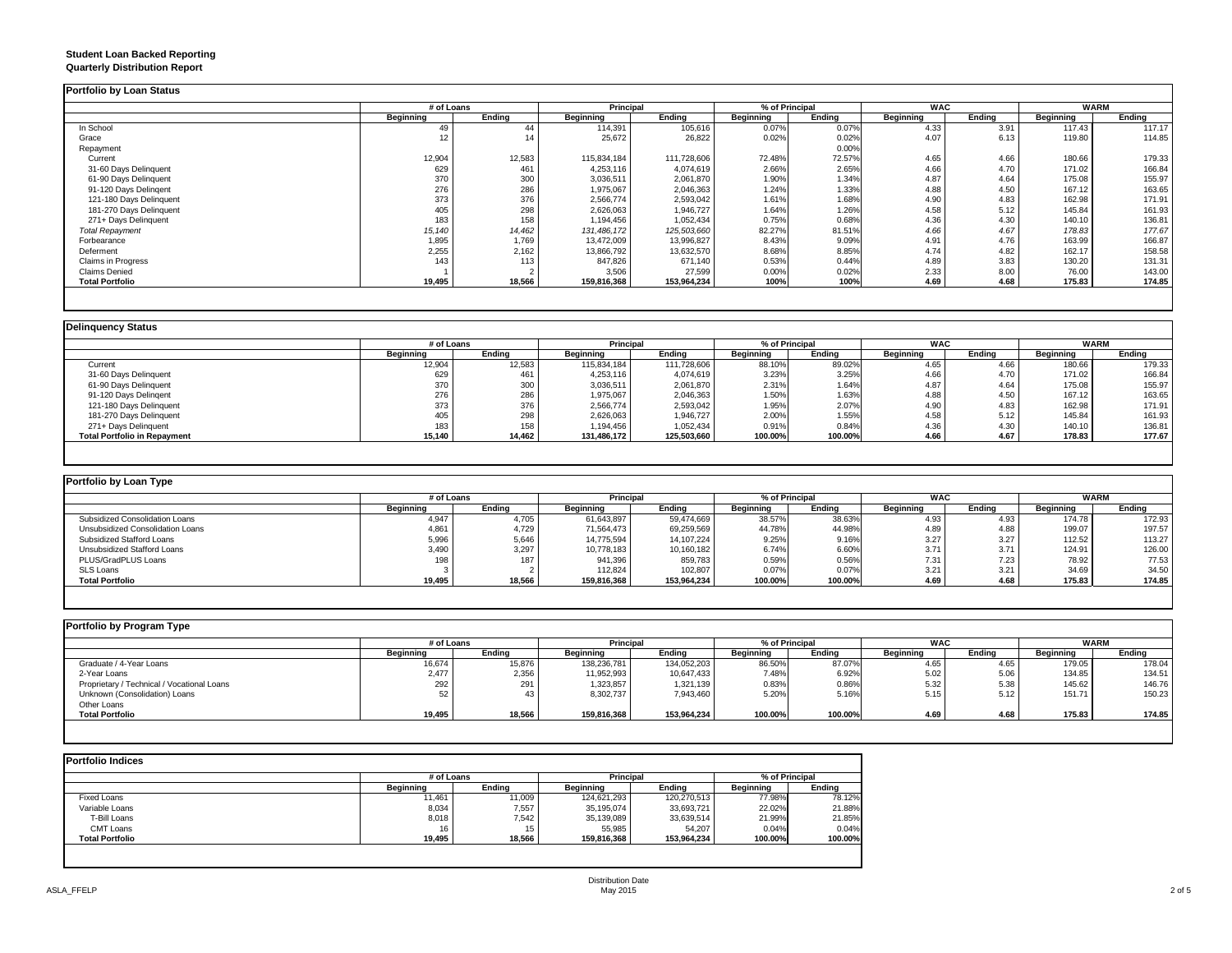| <b>Distribution Date</b> | May 26, 2015                          |
|--------------------------|---------------------------------------|
| <b>Collection Period</b> | April 1, 2015, through April 30, 2015 |

## **Collection Activity**

| <b>Collection Account</b>                                                                    | as of 4/30/2015 |
|----------------------------------------------------------------------------------------------|-----------------|
| Beginning Balance - February 1, 2015                                                         | 5,808,756       |
| <b>Collection Amount Received</b>                                                            | 7,321,733       |
| Reserve Account                                                                              |                 |
| <b>Excess of Required Reserve Account</b>                                                    |                 |
| Interest on Investment Earnings                                                              | 436             |
| Capitalized Interest Account (after a stepdown or release date)                              |                 |
| <b>Acquisition Account</b>                                                                   |                 |
| <b>Payments from Guarantor</b>                                                               |                 |
| Sale Proceeds                                                                                |                 |
| Special Allowance Payments to Department of Education                                        |                 |
| <b>Consolidation Rebate Fees</b>                                                             | (356, 023)      |
| Transfer from Capitalized Interest Fund                                                      |                 |
| Principal payments, interest payments, administration fees, servicing fees, and trustee fees | (6,018,045)     |
| Transfer to Department Rebate Fund                                                           | (748, 604)      |
| Other Amounts Received in Collection                                                         |                 |
| <b>Total Available Funds</b>                                                                 | 6,008,253       |
|                                                                                              |                 |

| <b>Fees Due for Current Period</b>                                | as of 4/30/2015 |
|-------------------------------------------------------------------|-----------------|
| Indenture Trustee Fees                                            |                 |
| <b>Servicing Fees</b>                                             | 89,813          |
| <b>Administration Fees</b>                                        | 12,830          |
| Late Fees                                                         |                 |
| <b>Other Fees</b>                                                 |                 |
| <b>Total Fees</b>                                                 | 102,643         |
|                                                                   |                 |
| <b>Cumulative Default Rate</b>                                    | as of 4/30/2015 |
| <b>Current Period's Defaults</b>                                  | 990,945.65      |
| <b>Cumulative Defaults</b>                                        | 43,864,119.43   |
| Loans for which claims have been filed as of applicable month end | 3,235,891.96    |
| <b>Cumulative Default Rate</b>                                    | 17.82%          |
| Cumulative Recoveries (including reimbursements and collections)  |                 |
| Payments from Guarantor                                           | 40,720,718.21   |
| <b>Borrower Recoveries</b>                                        | n/a             |
| <b>Recovery Rate</b>                                              | 92.83%          |
| <b>Cumulative Net Loss</b>                                        | 3,143,401.22    |
| <b>Cumulative Net Loss</b>                                        | 1.28%           |

*(a) Footnotes*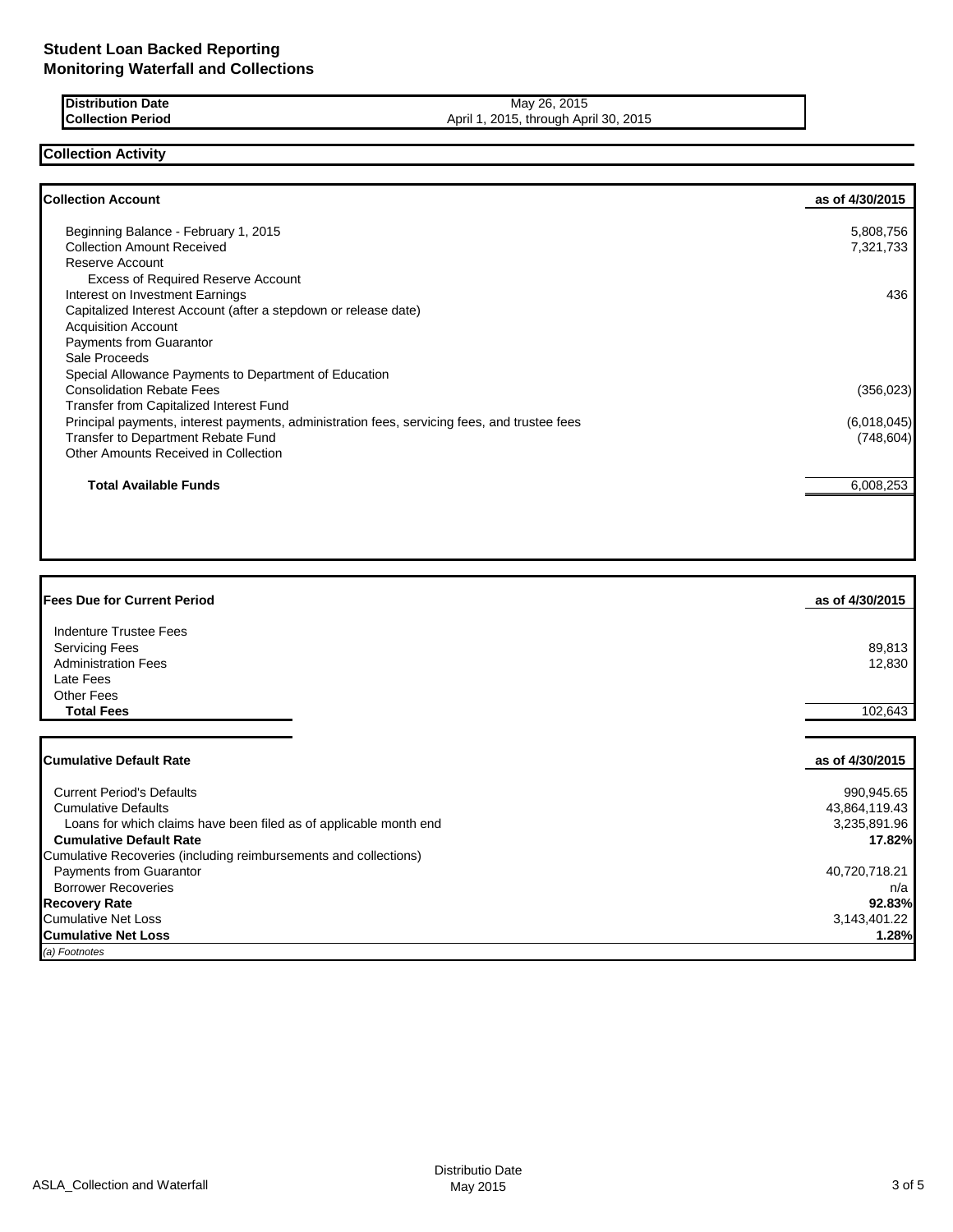## **Student Loan Backed Reporting Monitoring Waterfall and Collections**

| r<br>ribution Date<br>ווטושו | 2015<br>26.<br>May                            |
|------------------------------|-----------------------------------------------|
| <b>Collection Period</b>     | 2015<br>2015<br>April 30.<br>April<br>through |

# **Waterfall Activity**

| <b>Waterfall for Distribution</b>                                                         | <b>Amount Due</b> | <b>Amount Remaining</b> |
|-------------------------------------------------------------------------------------------|-------------------|-------------------------|
| <b>Total Available Funds</b>                                                              |                   | 6,008,253               |
| <b>First:</b> Payment required under applicable Joint Sharing Agreement                   |                   |                         |
| <b>Second: Trustee Fees</b>                                                               |                   |                         |
| <b>Third: Servicing Fees and Backup Servicing Fees</b>                                    | 89,813            | 5,918,440               |
| <b>Fourth: Administration Fees</b>                                                        | 12,830            | 5,905,610               |
| <b>Fifth: Noteholder Interest</b>                                                         | 407,705           | 5,497,905               |
| Sixth: Reinstate the balance of the Reserve Fund up to the Specified Reserve Fund Balance |                   |                         |
| Seventh: Noteholder Principal, until paid in full                                         | 5,497,905         | (0)                     |
|                                                                                           |                   |                         |

| <b>Principal and Interest Distributions</b> | Class A-1                |
|---------------------------------------------|--------------------------|
| Quarterly Interest Due                      | 407,705                  |
| Quarterly Interest Paid                     | 407,705                  |
| <b>Interest Shortfall</b>                   | $\overline{\phantom{0}}$ |
| Interest Carryover Due                      | $\overline{\phantom{0}}$ |
| Interest Carryover Paid                     | $\blacksquare$           |
| Interest Carryover                          |                          |
| Quarterly Principal Distribution Amount     | 5,497,905                |
| Quarterly Principal Paid                    | 5,497,905                |
| Shortfall                                   | $\overline{\phantom{0}}$ |
| <b>Total Distribution Amount</b>            | 5,905,610                |
|                                             |                          |